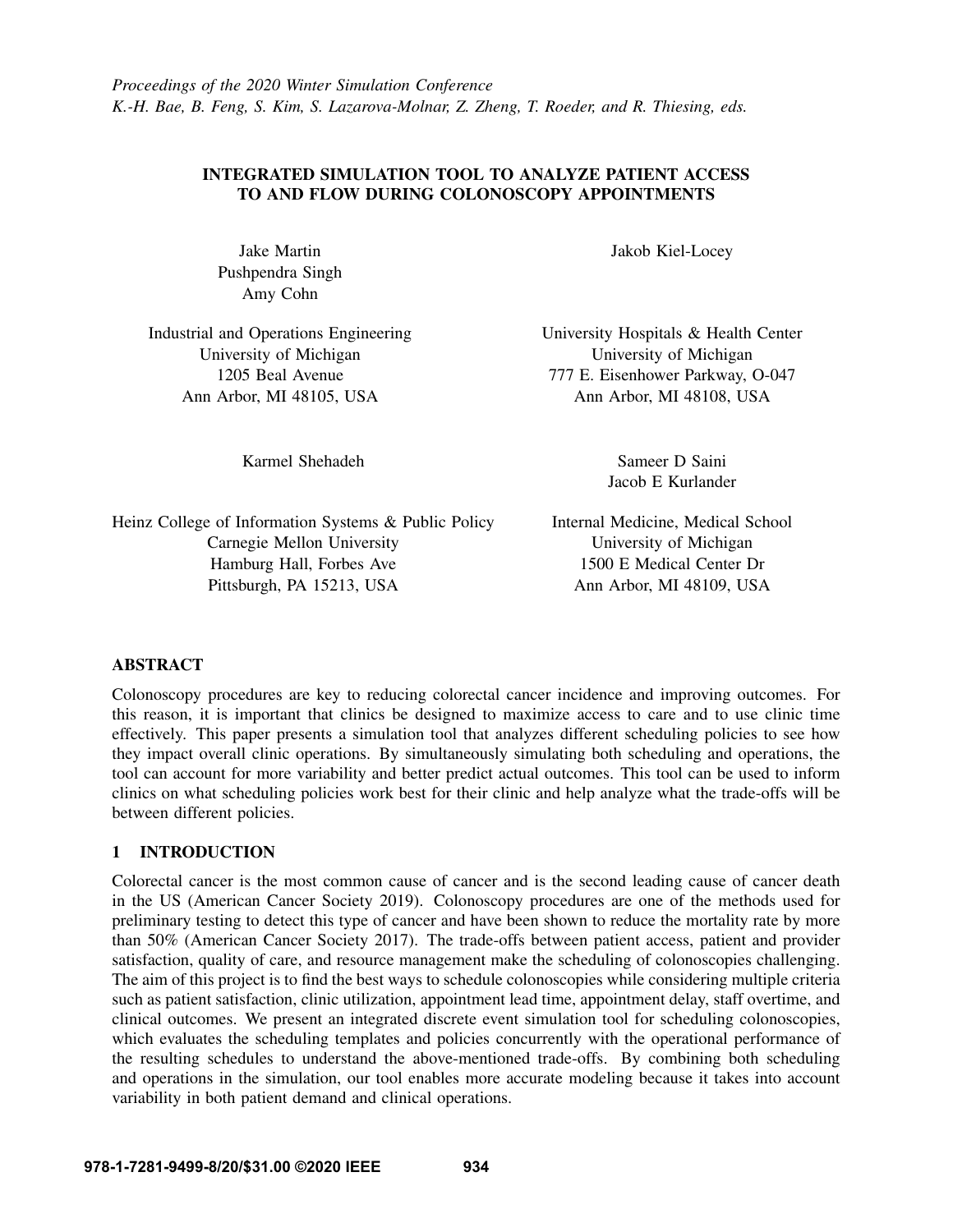#### 2 LITERATURE REVIEW

According to Zhang et al. (2018), there are 5 main categories of simulation modeling in healthcare: Discrete event simulations (DES), agent based simulations (ABS), system dynamics (SD), hybrid modeling, and game simulations. While DES models have historically been the most popular in healthcare, other simulation models have become more popular for specific uses such as systems perspectives. For patient-centric logistics, DES is by far the most popular option (Zhang et al. 2018).

DES modeling is a form of computer-based modeling methodology (Zhang 2018). The goal of a DES model is to "comprehensively compare potential practices or strategy options" (Zhang 2018) in order to identify those that are the most efficient and effective. Simulation plays a large role in a variety of different industry operations. It wasn't until the late 1990's that the healthcare field took interest in using the DES tool (Zhang et al. 2018) in order to enhance their data-driven decision making. Although the healthcare industry has less experience using DES models than other industries like manufacturing, where it has been traditionally used (Babulak and Wang 2008), the simulations that have been created, such as one that reduces patient time in a glaucoma clinic (Guo et al. 2019) have shown to be effective. The healthcare industry has begun to rely on simulation in hopes of improving clinical operations, for example, in gastroenterology clinics. DES models are becoming known as a "more practical and flexible modeling technique" for complex and dynamic health care situations (Zhang 2018). Since our model is mostly patient-centric, we created it as a DES.

Much research has been done using simulations to improve operations of healthcare clinics such as Aeenparast et al. (2013), Norouzzadeh et al. (2015), Rohleder et al. (2011) and Guo et al. (2019). Most of these models analyze how changing resource allocation and patient flow can impact important metrics such as patient wait time and provider overtime. There has also been a significant amount of research done on the optimization of scheduling in healthcare clinics such as Muthuraman and Lawley (2008) and Chen et al. (2015). These models attempt to find the best scheduling policies by analyzing different scenarios and their outcomes. Specifically, in the model created by Chen et al. (2015), different scheduling policies are tested and then optimized according to an objective function while considering trade-offs between some of the metrics. While this model accounts for the variability with procedure times it does not incorporate variability for patient arrival times or no shows.

There have been multiple models created that specifically focus on gastroenterology clinics and colonoscopy procedures. For instance, Shehadeh et al. (2020) uses a mixed integer program to find an optimal appointment sequence and schedule for an outpatient colonoscopy clinic. This model places a heavy emphasis on the effect of inadequate prep on the variability of the colonoscopy procedures. Two other examples of models that focus on colonoscopies are Berg et al. (2010) and Day et al. (2014). Both models are DES which is the same method used in our simulation. The DES model from Berg et al. (2010) applies mostly to the operations of a clinic, making recommendations on the room utilization as well as suggestions on what procedure elements can be improved to make the clinic run better. This model does not have any scheduling components involved. The DES model from Day et al. (2014) on the other hand does have some scheduling components. In this model, different appointment lengths are tested in many scenarios to see the overall effect this has on important metrics such as patient wait time. However, there is no analysis done on the different policies that can be used to schedule these patients. While the model we present includes many of the methods used in these models, it has key variable components including the scheduling policy as well as the combination of operations variability that make it different from any of the models referenced.

#### 3 SIMULATION DESIGN

The simulation models both the scheduling and operations of an outpatient endoscopy clinic. Two key assumptions that are made with the model are: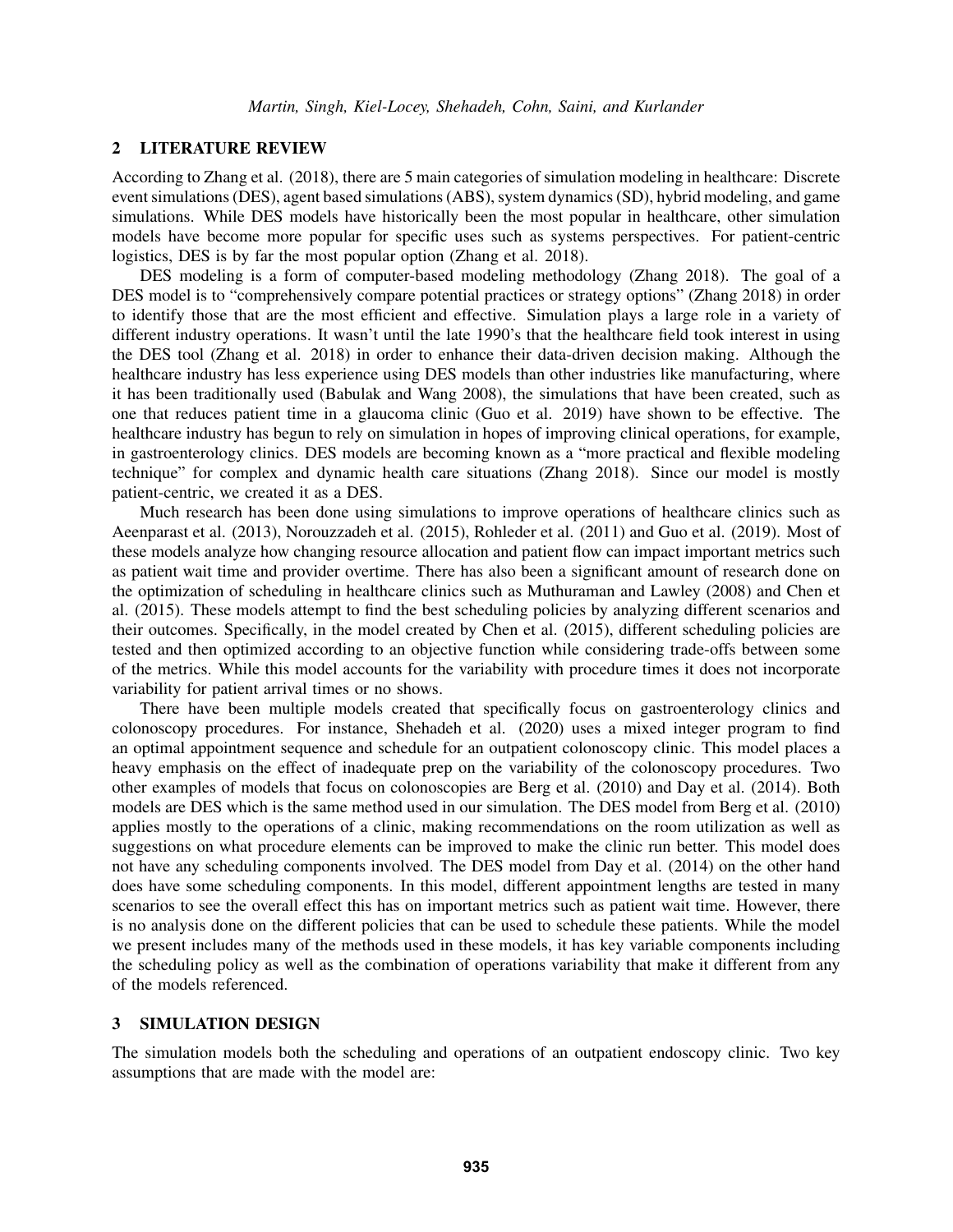- 1. We are only using a single provider.
- 2. There are discrete sets of patient types.

The first assumption means that the simulation is only following a single provider in this simulation and other providers working at the same clinic are not taken into consideration. This simplifies the model but also limits some of the variability and accuracy. The second assumption means that the patient population is able to be separated into different groups based on characteristics, which could be things like age or family history of cancer. [Figure 1](#page-2-0) represents the overall flow and logic of our simulation. The top flowchart represents the scheduling portion of the code while the bottom flowchart represents the operations portion of the code. The model is coded in C++ in 2015 version of Visual Studio.

The determination of sample size is done via the Monte Carlo Approach, discussed later in detail in section 4.3. The parameters of the simulation are primarily determined from real-world data obtained from the gastroenterology clinics at Michigan Medicine; the daily operational time of the clinic in our simulation is based on this data, so is the patient arrival rate and procedure duration. The procedure durations are randomly drawn from truncated normal and truncated exponential distributions for simple patients and complex patients respectively. We do not validate this against the real-world performance because the focus of our model is less on replicating what happens in the real-world and more about modeling and understanding the interaction between the scheduling process and operations process of the clinics. However, we do use real-world data in the analysis as shown in section 4 to ensure accuracy. The



**OPERATIONS** 

<span id="page-2-0"></span>Figure 1: Simulation flow.

simulation starts by generating patient arrivals. From there the patient will be scheduled according to the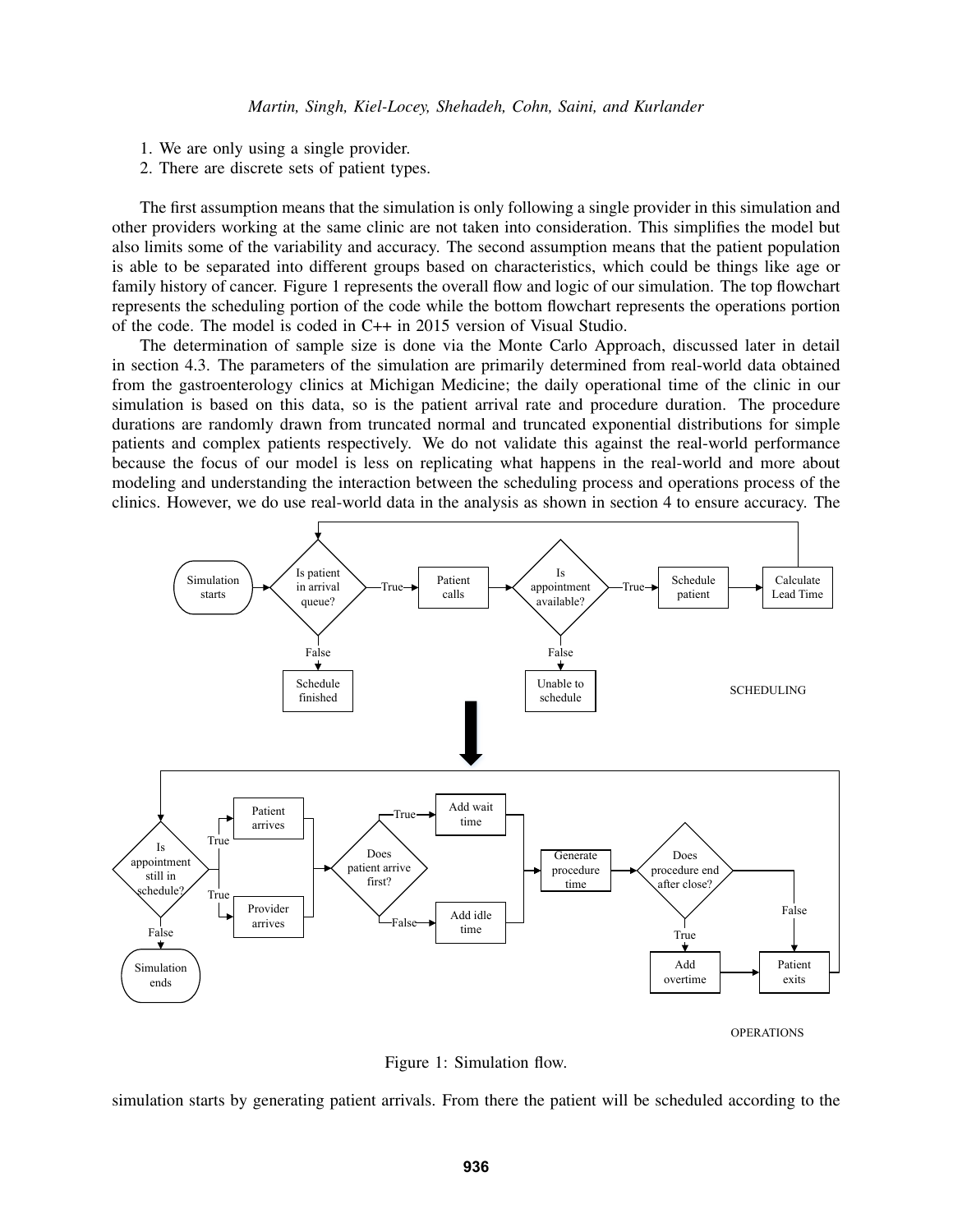### *Martin, Singh, Kiel-Locey, Shehadeh, Cohn, Saini, and Kurlander*

given schedule policy and template input by the user. This is done for all patients generated in the time horizon. Once the simulation reaches the end of our time horizon, the completed schedule is passed on to the operations portion of the code. In the operations portion, each appointment in the schedule is looped through. For each appointment there is variability in the arrival time of the patient, as well as the time the provider becomes available. The patient can arrive early or late for the appointment, while the time when the provider becomes available depends on the end time of the previous procedure. Once the patient has arrived and the provider is available, the procedure can begin. After all the appointments are looped through, metrics are gathered on how the clinic operated throughout the simulation and the metrics are output. In the next sections, each portion will be described in further detail to explain the inputs, logic, and outputs.

## 3.1 Scheduling

The scheduling portion of the code starts by randomly generating a stream of patients for the given time horizon. This is done using specific input parameters for each patient type based on an average number of arrivals. When a patient calls to request an appointment, they go through the scheduling process, which is specified by the type of scheduling policy that is input. A scheduling policy is something like first come first serve, with a common variation being first come first serve by patient type, meaning patients may only be scheduled to appointments specifically made for their patient type. Scheduling policies are very flexible and can be quite simple or more complex. Scheduling policies are predefined in the program and selected by the user as an input parameter. Based on the scheduling policy, patients are assigned an appointment slot in the given schedule template. The schedule template is the set of appointment slots for each day in the given time horizon and is selected by the user as an input. This scheduling procedure is done for all patients and metrics are kept on how many patients are scheduled, how many are unable to be scheduled, the number of appointments they are offered, and the lead time for each patient (the time between when they call and when their appointment is scheduled). Once complete, a finished schedule is then passed to the operations portion of the code.

## 3.2 Operations

In the operations portion of the code, the completed schedule is taken in and simulated. This is done by going through each appointment chronologically in the schedule. The appointment process is simplified in the simulation to only include the arrival, procedure, and exit of the patient. While there are many stages in an appointment such as the intake, procedure, and recovery, the procedure portion is used to account for all of these. By combining these into one stage, some of the variability in and between stages is limited. To start the appointment, an arrival time is generated based on the given input parameters. Patients may arrive early or late and this can affect the start time of their procedure. Once both the patient and the provider are ready for the procedure, a random procedure time is generated using the parameters for the given patient type. For this generated duration the provider is unable to see other patients. After the generated time, the patient leaves the clinic and the provider is free to work on other patients. The procedure could take more time or less time than allotted by the appointment slot and this may affect the start time of the next procedure as well as the metrics. If the procedure does take more time than allotted, the next patient will have to wait until the provider is free which adds to the wait time. If the procedure takes less time than allotted the provider will be idle until the next patient arrives. If the last patient in a day goes over the allotted time, the provider must work overtime. This process is repeated for every appointment in the given schedule. Once all appointments have been simulated, metrics such as wait time per patient, provider overtime, and provider idle time are gathered.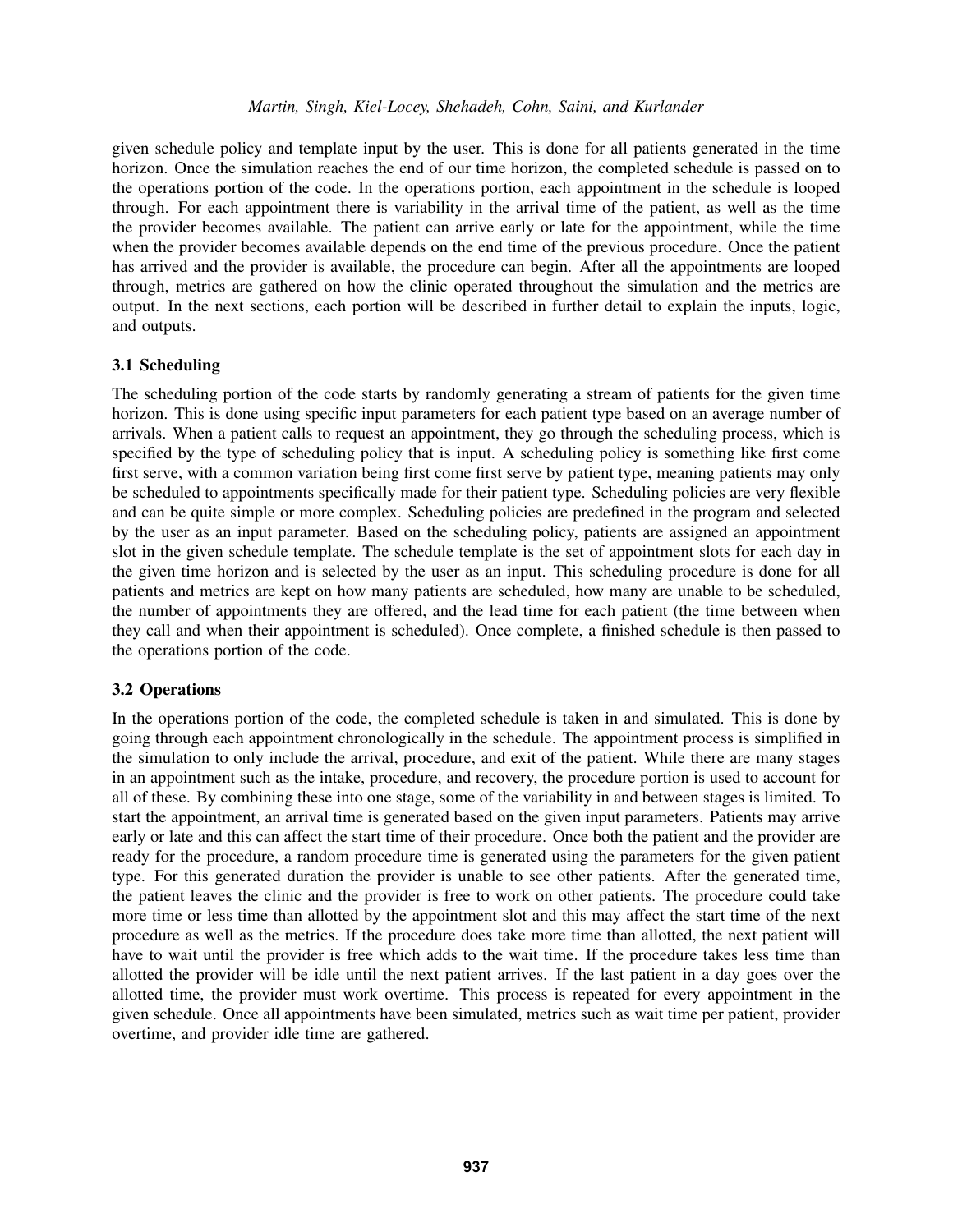## 4 ANALYSIS AND RESULTS

## 4.1 Goal of Analysis

In this section, we present some basic analyses done using the simulation tool. The goal of these results is not to give specific recommendations for how clinics should schedule their patients. Instead, we show that the combination of variability with the scheduling and operations portion of a clinic is very important to consider when trying to manage the trade-offs between metrics.

## 4.2 Explanation of Scenarios

In the analyses we consider three separate cases to test. For each of the cases we have a patient population that has two different types, a simple patient which has a mean appointment length of 39 minutes and a complex patient which has a mean appointment length of 62 minutes. The first case (Case 1) is a very basic type of scheduling template and policy, where the template consists of ten 45-minute appointments running from 9 am - 4 pm. Patients in this scenario are scheduled on a first come first serve basis and since all the appointments are the same, they can be scheduled to any of them. The second case (Case 2) has a different scheduling template which has four 40-minute appointments for simple patients followed by one 60-minute appointment for complex patients repeated twice for a total of ten appointments going from 9 am - 3:50 pm. An image of the schedule template for each case is shown in [Figure 2.](#page-4-0)

| Case 1   | Time of Day | Appointment      | Case 2 and 3 | Time of Day | Appointment   |
|----------|-------------|------------------|--------------|-------------|---------------|
| Template | 9:00        | <b>Appt Slot</b> | Template     | 9:00        | <b>Type A</b> |
|          | 9:30        |                  |              | 9:30        |               |
|          | 10:00       | <b>Appt Slot</b> |              | 10:00       | <b>Type A</b> |
|          | 10:30       | <b>Appt Slot</b> |              | 10:30       | <b>Type A</b> |
|          | 11:00       |                  |              | 11:00       | <b>Type A</b> |
|          | 11:30       | <b>Appt Slot</b> |              | 11:30       |               |
|          | 12:00       | <b>Appt Slot</b> |              | 12:00       | <b>Type B</b> |
|          | 12:30       |                  |              | 12:30       |               |
|          | 1:00        | <b>Appt Slot</b> |              | 1:00        | <b>Type A</b> |
|          | 1:30        | <b>Appt Slot</b> |              | 1:30        | <b>Type A</b> |
|          | 2:00        |                  |              | 2:00        |               |
|          | 2:30        | <b>Appt Slot</b> |              | 2:30        | <b>Type A</b> |
|          | 3:00        | <b>Appt Slot</b> |              | 3:00        | <b>Type A</b> |
|          | 3:30        |                  |              | 3:30        | <b>Type B</b> |
|          | 4:00        | <b>Appt Slot</b> |              | 4:00        |               |

<span id="page-4-0"></span>Figure 2: Schedule templates.

The scheduling policy is also different in this scenario because patients are scheduled first come first serve by type, meaning that patients can only be scheduled to appointments that fit their specific type. The final case (Case 3) we analyze is very similar to the second case except this time we add in patient preferences for the simple patients. For a simple patient there is a 25 % probability that on any given morning or afternoon for each day that they prefer not to be scheduled at that time. The complex patients do not have any preferences for the scenario. We also consider the lag time for each patient while scheduling them. The lag time is defined as the number of days elapsed from the time when a patient calls to the time when we start searching for the possible appointment slot for the patient. [Table 1](#page-5-0) shows our simulation inputs for each.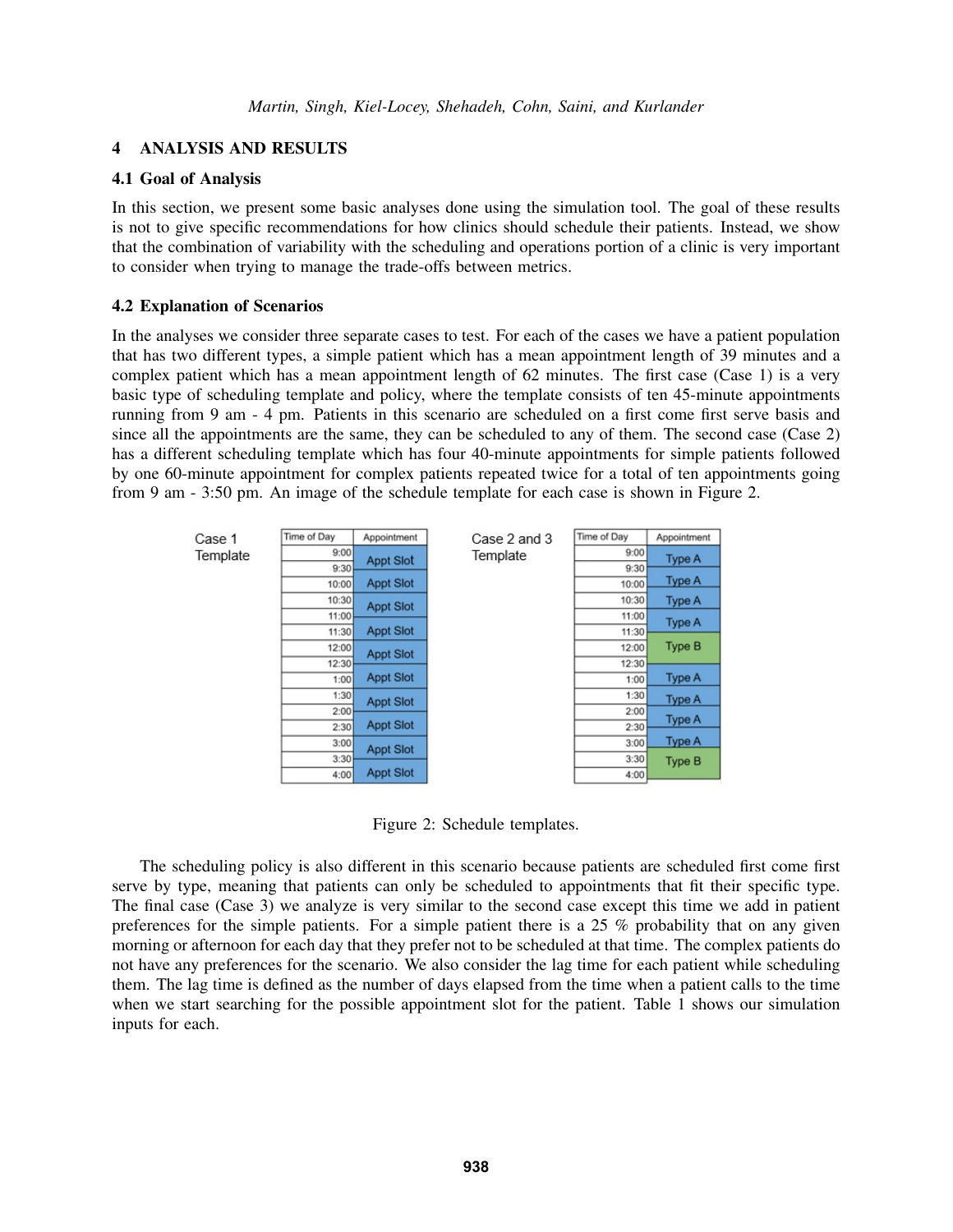| Case                        | Number of    | Time     | Number of    | Lag    | Schedule Template    | <b>Scheduling Policy</b>      |
|-----------------------------|--------------|----------|--------------|--------|----------------------|-------------------------------|
|                             | Replications | Horizon  | Patient      | Time   |                      |                               |
|                             |              |          | <b>Types</b> |        |                      |                               |
|                             | 650          | 6 months | 2            | 5 days | All-45 Minute        | <b>First Come First Serve</b> |
|                             |              |          |              |        | Appointments         |                               |
| $\mathcal{D}_{\mathcal{L}}$ | 650          | 6 months | 2            | 5 days | 40 and 60 Minute     | <b>First Come First Serve</b> |
|                             |              |          |              |        | Appointments By Type | By Patient Type               |
| $\mathcal{R}$               | 650          | 6 months | 2            | 5 days | 40 and 60 Minute     | <b>First Come First Serve</b> |
|                             |              |          |              |        | Appointments By Type | By Patient Type               |
|                             |              |          |              |        |                      | with Preferences              |

<span id="page-5-0"></span>Table 1: Simulation inputs by case.

#### 4.3 Justification for Number of Replications Used

For determining the sample size of replication for our analyses, we use the Monte Carlo approach. Initially, we start with a small sample size *Massumed* = 10 and get the mean and standard deviation for the relevant metric (in our case we take lead time for both types of patient population case by case). We have chosen the standard error to be 0.5 days on the confidence interval of 95%. The formulation (Selecting the Sample Size - Analytica Wiki 2018) is, the sample needed to estimate the mean of *A* with given confidence interval smaller than the width W is given by:

$$
M_{required} > \left[ \left( \frac{2CS}{W} \right)^2 \right] \tag{1}
$$

where:

*Massumed* - initial sample size of the replication,

*A* – chosen metric (here it is the lead time for complex patient type),

 $\overline{A}$  - mean of the metric across the number of replications,

*S* - standard deviation of the metric A,

 $C - z$  value at chosen confidence interval (95% in our case),

*W* - standard error or width of confidence interval (0.5 days in our case),

*Mrequired* – required sample size of the replication.

We use the above equation (1) to calculate the sample size of the replications required so that the results from analyses are statistically significant. Based on the calculations we find that 650 replications (rounded up to the nearest fiftieth integer multiple) for the time horizon of 6 months is adequate to get the 95% confidence interval with a width less than 0.5 days and the simulation takes on an average 40 seconds to complete. [Table 2](#page-5-1) shows the sample size of replication across different *Massumed*.

| $M_{assumed}$ | C    | S       | W   | $M_{required}$ (exact) | $M_{required}$ (rounded up) |
|---------------|------|---------|-----|------------------------|-----------------------------|
| 10            | 1.96 | 3.16684 | 0.5 | 616.43                 | 650                         |
| 100           | 1.96 | 3.16136 | 0.5 | 614.29                 | 650                         |
| 200           | 1.96 | 3.13605 | 0.5 | 604.50                 | 650                         |
| 400           | 1.96 | 3.25    | 0.5 | 649.23                 | 650                         |
| 600           | 1.96 | 3.1515  | 0.5 | 610.47                 | 650                         |
| 800           | 1.96 | 3.1035  | 0.5 | 592.03                 | 600                         |
| 1,000         | 1.96 | 3.15707 | 0.5 | 612.63                 | 650                         |

<span id="page-5-1"></span>Table 2: Replication calculation.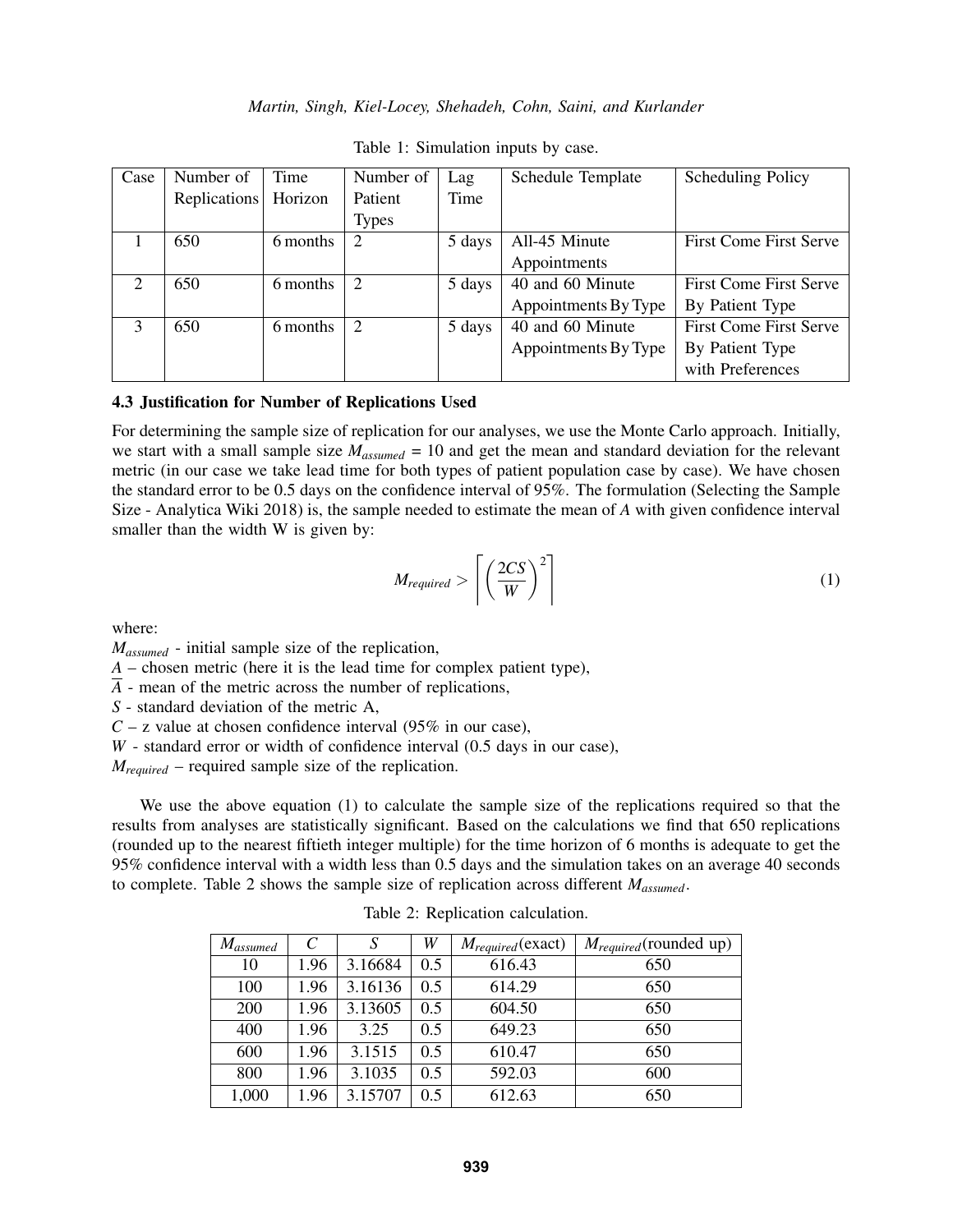## 4.4 Results

The three cases we analyze here give distinct and revealing results. When moving from Case 1 to Case 2, average wait time across any type of patient, provider idle time, and provider overtime all see major improvements. Moving from Case 2 to Case 3 we observe the same improvements but with smaller magnitudes. While we observe the same trend moving from Case 1 to 2 to 3 for the simple patients in terms of average lead time, for the complex patients the trend was reversed, i.e., the average lead time saw increases from Case 1 to 2 to 3.

The results and comparisons across the three cases are tabulated in [Table 3.](#page-6-0) Comparing Case 1 with Case 2, we see a 5.7% decrease in the lead time for simple patients in Case 2, while the lead time for complex patients is increased by 75.8%. We attribute this to the policy difference in scheduling for both cases; in Case 1 we have first come first serve basis so any patient can get any slot, hence, giving every patient equal preference. However, in Case 2 the complex patients are scheduled only twice a day, thus fewer slots are available to them and hence the higher lead time. This result is quantitatively supported by the fact that in both Case 1 and 2, we have 46,800 minutes and 41,600 minutes, respectively, allocated for simple patients. In both cases we have 1,020 and 1,019 simple patient arrivals and hence scheduling them will need 45,900 minutes and 40,760 minutes respectively. Thus, we have more time allocated to simple patients than required. While the case is opposite for complex patients, we have 283 patients in both cases with 11,700 minutes and 15,600 minutes allocated. However, scheduling 283 patients requires 12,735 minutes and 16,980 minutes respectively. Also, in Case 2, the time allotted is short by 1,380 minutes (note that Case 2 has 60 minutes for every complex patient as opposed to 45 minutes in Case 1) while case 1 is short by 1035 minutes, thereby Case 2 has a higher lead time for complex patients. But we have to note that we are tailoring for better appointment duration depending upon patient type, we see better time utilization overall such as the decrease in the average wait time for any patient we see of about 66.38% from Case 1 to Case 2. We see a similar trend in provider overtime and provider idle time with a decrease of about 79.37% and 4% respectively.

Comparing Case 2 and Case 3, which have a slight difference in terms of simple patients getting preferences in Case 3 i.e. there was a 25% probability of the offered appointment being declined. Moving from Case 2 to 3, we see about 3.15% and 0.86% increase in the average lead time for simple and complex patients respectively. This increase is due to the preferential appointment selection by simple patients. The rest of the metrics follow the same trend as in Case 1 to 2 transition, where we decrease of 0.42%, 0.22% and 0.80% in average wait time, provider idle time and provider overtime respectively. Albeit we see only a small magnitude of improvement in these metrics while using the policy of Case 2 versus Case 3, this is an indication of how the preferences of patients can play an important role in appointment scheduling. [Table 3](#page-6-0) shows the results and comparisons for all the cases in analyses.

| Case   | Lead Time for     | Time<br>Lead     | Wait Time per<br>Patient (Min) | Provider Over-      | Provider<br>Idle   |  |
|--------|-------------------|------------------|--------------------------------|---------------------|--------------------|--|
|        | Simple Patient    | for<br>Complex   |                                | Day<br>time<br>per  | Time per<br>Day    |  |
|        | (Days)            | Patient (Days)   |                                | (Min)               | (Min)              |  |
| Case 1 | 6.781             | 6.783            | 7.974                          | 12.506              | 46.185             |  |
| Case 2 | 6.395             | 11.925           | 2.683                          | 2.578               | 44.334             |  |
| Case 3 | 6.596             | 12.028           | 2.672                          | 2.558               | 44.238             |  |
| Case:  | $\downarrow$ 5.7% | $\uparrow$ 75.8% | $\downarrow$ 66.38%            | $\downarrow$ 79.37% | $\downarrow$ 4%    |  |
| 1 v 2  |                   |                  |                                |                     |                    |  |
| Case:  | $\uparrow$ 3.15%  | $\uparrow$ 0.86% | $\downarrow$ 0.42%             | $\downarrow 0.80\%$ | $\downarrow$ 0.22% |  |
| 2 v 3  |                   |                  |                                |                     |                    |  |

<span id="page-6-0"></span>Table 3: Results and comparisons.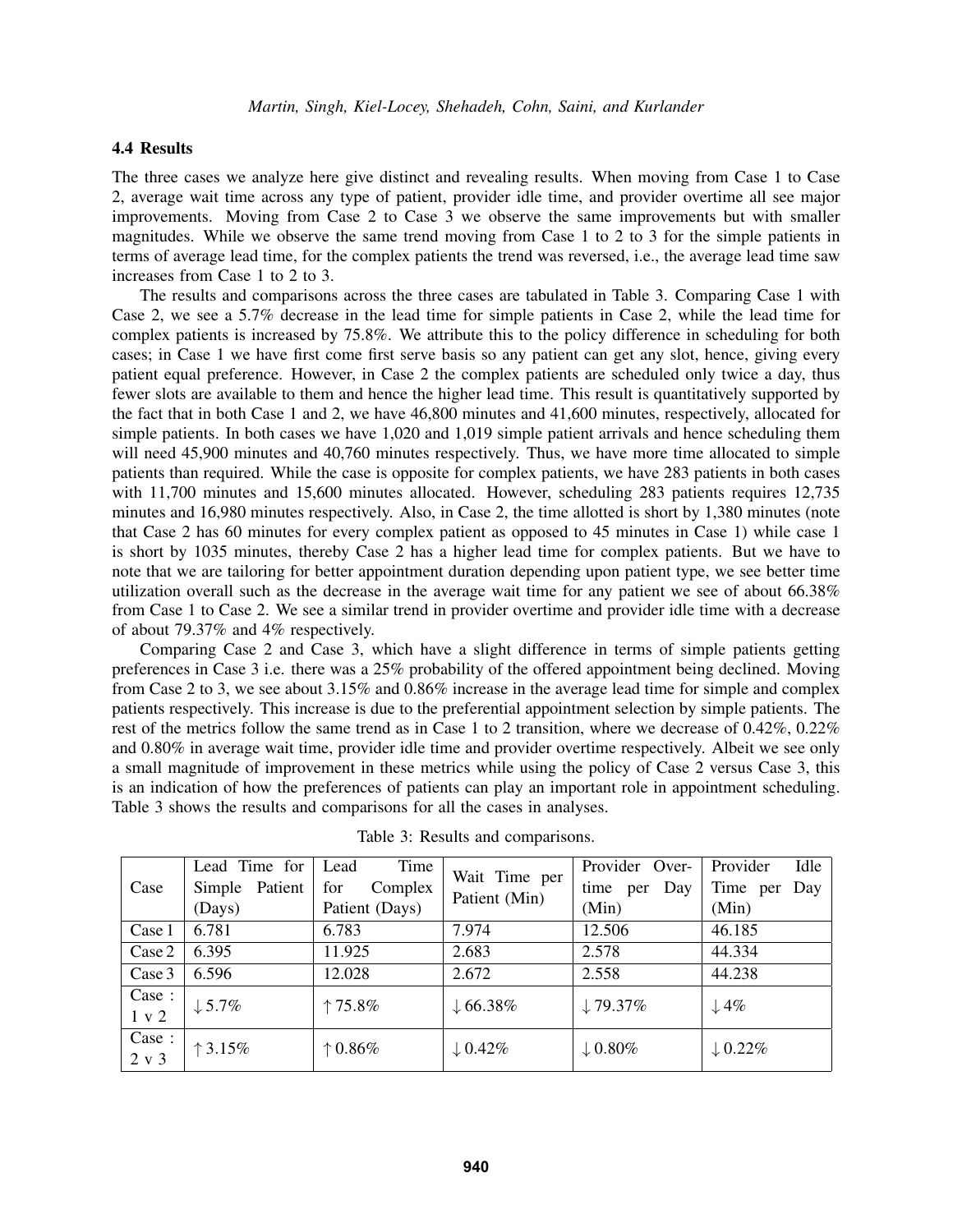### 5 CONCLUSION

We develop, implement, and evaluate an integrated simulation tool for evaluating scheduling policies and their impact on patient access and operational performance. This simulation tool allows new policies to be tested robustly at low cost. From the results of the analyses, we conclude that using a first serve by-type scheduling policy helps to reduce the overall patient wait time greatly but tends to increase the lead time for less frequent patients (or in our case complex patients). We also see how the template of the schedule plays an important role while using a by-type scheduling policy. This is evident from the results of Case 1 and Case 2, where the scheduling of complex patients changes from being every fourth slot to just two slots in the whole day. We conclude that the pros and cons of any particular scheduling policy are based on the trade-offs that we are willing to make. For example, if we want lower lead time for complex patients, then we should prefer the simple first come first serve policy, but this will be at the expense of higher wait time for patients in general. So, the trade-offs are part and parcel of any scheduling policy that is used. If there is improvement in provider satisfaction, patient convenience, and clinical utilization, then it may be at the expense of clinic overtime, decreased access to patients, and decreased patient satisfaction.

We are able to test basic policies against some new policies and analyze how the trade-offs are reflected in the selection of the different policies. This simulation tool is generalized to the level that other clinics can modify it to model their own operations and test their existing and new proposed policies.

For future work, we would like to enhance our model to account for more variability and better represent actual clinic operations. To do this we will start by adding multiple providers, which will allow the simulation to account for the variability in the scheduling as well as operations of the clinic that is not accounted for by using a single provider model. In addition, we could expand our appointment operations to include multiple stages (e.g., intake, procedure, recovery) instead of just one, which will allow for more variability and increase the accuracy of the model.

### ACKNOWLEDGEMENTS

We would like to thank the University of Michigan-Rackham Graduate School, the Center for Healthcare Engineering and Patient Safety (CHEPS), and the Seth Bonder Foundation for funding this research. Also, we thank Elizabeth Fisher and all CHEPS students who assisted with this work.

#### **REFERENCES**

- Aeenparast, A., S. J. Tabibi, K. Shahanaghi, and M. B. Aryanejhad. 2013. "Reducing Outpatient Waiting Time: A Simulation Modeling Approach". *Iranian Red Crescent Medical Journal* 15(9):865-869.
- American Cancer Society. 2017. *Colorectal Cancer Facts* & *Figures 2017-2019*. [https://www.cancer.org/content/dam/cancer](https://www.cancer.org/content/dam/cancer-org/research/cancer-facts-and-statistics/colorectal-cancer-facts-and-figures/colorectal-cancer-facts-and-figures-2017-2019.pdf)[org/research/cancer-facts-and-statistics/colorectal-cancer-facts-and-figures/colorectal-cancer-facts-and-figures-2017-2019.pdf](https://www.cancer.org/content/dam/cancer-org/research/cancer-facts-and-statistics/colorectal-cancer-facts-and-figures/colorectal-cancer-facts-and-figures-2017-2019.pdf) , accessed 20th January 2020.
- American Cancer Society. 2019. *Cancer Prevention* & *Early Detection Facts* & *Figures 2019-2020*. [https://www.cancer.org/c](https://www.cancer.org/content/dam/cancer-org/research/cancer-facts-and-statistics/cancer-prevention-and-early-detection-facts-and-figures/cancer-prevention-and-early-detection-facts-and-figures-2019-2020.pdf) [ontent/dam/cancer-org/research/cancer-facts-and-statistics/cancer-prevention-and-early-detection-facts-and-figures/cancer](https://www.cancer.org/content/dam/cancer-org/research/cancer-facts-and-statistics/cancer-prevention-and-early-detection-facts-and-figures/cancer-prevention-and-early-detection-facts-and-figures-2019-2020.pdf)[prevention-and-early-detection-facts-and-figures-2019-2020.pdf,](https://www.cancer.org/content/dam/cancer-org/research/cancer-facts-and-statistics/cancer-prevention-and-early-detection-facts-and-figures/cancer-prevention-and-early-detection-facts-and-figures-2019-2020.pdf) accessed 20<sup>th</sup> January 2020.
- Babulak, E., and M. Wang. 2008. "Discrete Event Simulation: State of the Art". *International Journal of Online Engineering* 4(2):60–63.
- Berg, B., B. Denton, H. Nelson, H. Balasubramanian, A. Rahman, A. Bailey, and K. Lindor. 2010. "A Discrete Event Simulation Model to Evaluate Operational Performance of a Colonoscopy Suite". *Medical Decision Making* 30(3):380–387.
- Chen, P. S., R. A. C. Robielos, P. K. V. C. Palaña, P. L. L. Valencia, and G. Y. H. Chen. 2015. "Scheduling Patients' Appointments: Allocation of Healthcare Service Using Simulation Optimization". *Journal of Healthcare Engineering* 6(2):259–280.
- Day, L. W., D. Belson, M. Dessouky, C. Hawkins, and M. Hogan. 2014. "Optimizing Efficiency and Operations at a California Safety-Net Endoscopy Center: A Modeling and Simulation Approach". *Gastrointestinal Endoscopy* 80(5):762–773.
- Guo, J., T. Hoffman, A. Cohn, L. Niziol, and P. A. Newman-Casey. 2019. "Using Discrete-Event Simulation to Find Ways to Reduce Patient Wait Time in A Glaucoma Clinic". In *Proceedings of the 2019 Winter Simulation Conference*, edited by N. Mustafee, K.-H.G. Bae, S. Lazarova-Molnar, M. Rabe, C. Szabo, P. Haas, and Y.-J. Son, 1243-1254. Piscataway, New Jersey: Institute of Electrical and Electronics Engineers, Inc.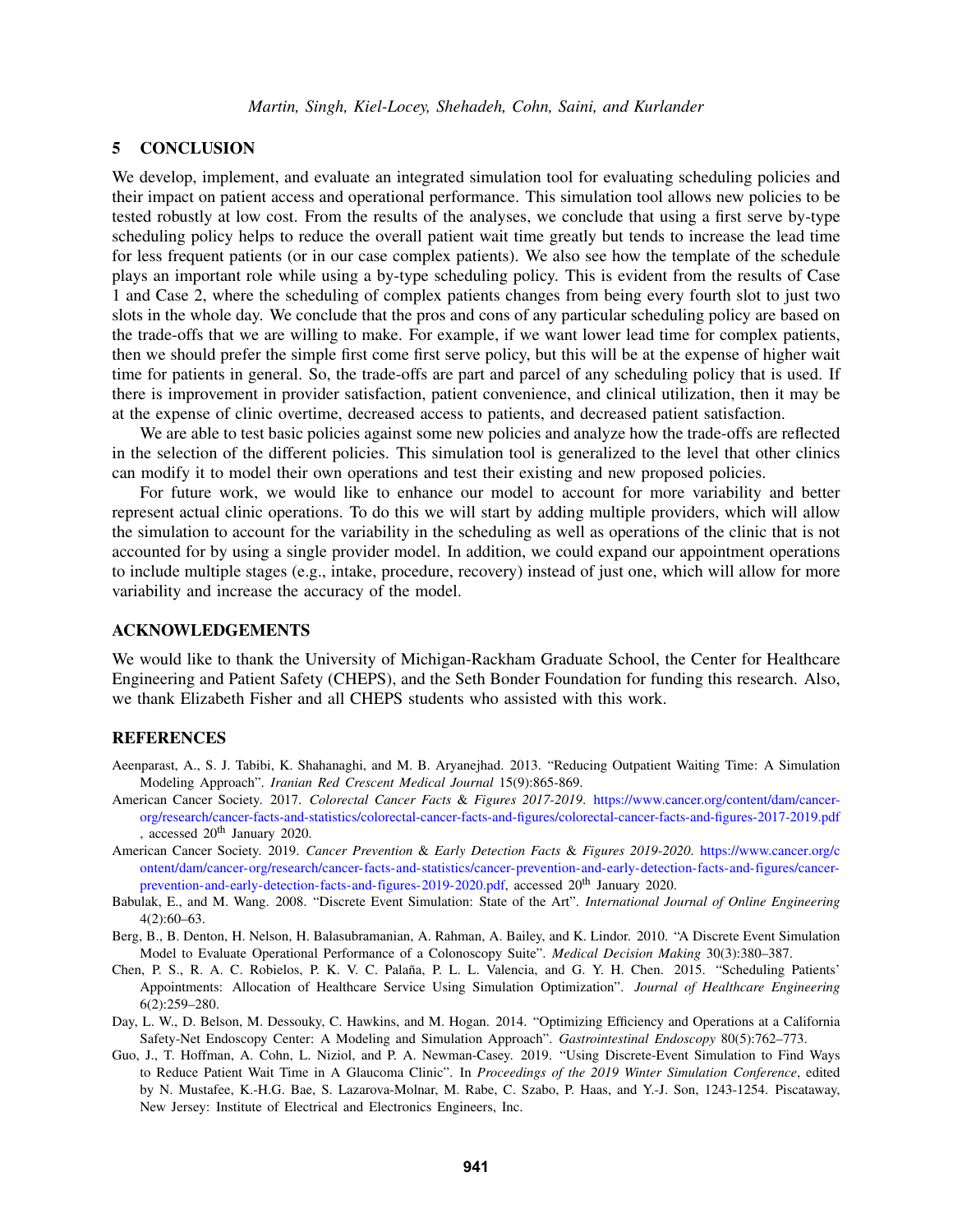- Muthuraman, K., and M. Lawley. 2008. "A Stochastic Overbooking Model for Outpatient Clinical Scheduling with No-shows". *IIE Transactions* 40(9):820-837.
- Norouzzadeh, S., N. Riebling, L. Carter, J. Conigliaro, and M. E. Doerfler. 2015. "Simulation Modeling to Optimize Healthcare Delivery in an Outpatient Clinic". In *Proceedings of the 2015 Winter Simulation Conference*, edited by L. Yilmaz, W. K. V. Chan, I. Moon, T. M. K. Roeder, C. Macal, and M. D. Rossetti, 1355-1366. Piscataway, New Jersey: Institute of Electrical and Electronics Engineers, Inc.
- Rohleder, T. R., P. Lewkonia, D. P. Bischak, P. Duffy, and R. Hendijani. 2011. "Using Simulation Modeling to Improve Patient Flow at an Outpatient Orthopedic Clinic". *Health Care Management Science* 14(2):135-145.
- Selecting the Sample Size Analytica Wiki. 2018. [http://wiki.analytica.com/Selecting](http://wiki.analytica.com/Selecting$_$the$_$Sample$_$Size) the Sample Size, accessed 15th March 2020.
- Shehadeh, K. S., A. Cohn, and R. Jiang. 2020. "A Distributionally Robust Optimization Approach for Outpatient Colonoscopy Scheduling". *European Journal of Operational Research* 283(2):549–561.
- Zhang, X. 2018. *Application of Discrete Event Simulation in Healthcare: A Systematic Review*. BMC Health Services Research 18:687 [https://bmchealthservres.biomedcentral.com/track/pdf/10.1186/s12913-018-3456-4,](https://bmchealthservres.biomedcentral.com/track/pdf/10.1186/s12913-018-3456-4) accessed 28th January 2020.
- Zhang, C., T. Grandits, K. P. Harenstam, B. H. Jannicke, and S. Meijer. 2018. ¨ *A Systematic Literature Review of Simulation Models for Non-technical Skill Training in Healthcare Logistics*. Advances in Simulation 3:15 [https:](https://advancesinsimulation.biomedcentral.com/track/pdf/10.1186/s41077-018-0072-7) [//advancesinsimulation.biomedcentral.com/track/pdf/10.1186/s41077-018-0072-7,](https://advancesinsimulation.biomedcentral.com/track/pdf/10.1186/s41077-018-0072-7) accessed 28th January 2020.

## AUTHOR BIOGRAPHIES

JAKE MARTIN is a senior studying Industrial and Operations Engineering at the University of Michigan. He also is pursuing a minor in Computer Science. Jake is also a member of University of Michigan Football Team. His primary research interests include the application of statistics and optimization in healthcare. Jake has been working for the Center for Healthcare Engineering and Patient Safety (CHEPS) at Michigan since May of 2019. He will be joining Massachusetts Institute of Technology in Fall 2020 as a Master's student. His email address is [jpmart@umich.edu.](mailto:jpmart@umich.edu)

PUSHPENDRA SINGH is a Master's student studying Industrial and Operations Engineering at the University of Michigan. He is also pursuing a Graduate Certificate in Computational Discovery and Engineering. He holds a Bachelor of Technology degree from Dr. A.P.J. Abdul Kalam Technical University. His primary research interest is to apply Operations Research and Simulation techniques to solve healthcare and aviation problems especially related to scheduling theory and algorithms. His other interests include application of Bayesian Inference to Time Series data and Stochastic optimization. Pushpendra has been working for the Center for Healthcare Engineering and Patient Safety (CHEPS) at Michigan since September of 2019. He will be joining Dartmouth College as a PhD student in Fall 2020. His email address is [spush@umich.edu.](mailto:spush@umich.edu)

JAKOB KIEL-LOCEY is Administrative Fellow- Continuous Improvement at Michigan Medicine. He holds a Bachelor degree in Industrial and Operations Engineering from the University of Michigan. His research interests primarily include application of Systems Engineering to improve the process flow in Medical settings. Jakob worked at the Center for Healthcare Engineering and Patient Safety (CHEPS) at Michigan from May 2018 to December of 2019. His email address is [jakobkl@umich.edu.](mailto:jakobkl@umich.edu)

KARMEL SHEHADEH is a Presidential Postdoctoral Fellow at Heinz College of Information Systems and Public Policy at Carnegie Mellon University, working with Prof. Rema Padman. Her primary research interests lie in scheduling theory and algorithms, stochastic optimization, and (mixed) integer programming with applications to healthcare operations. She holds a doctoral degree in Industrial and Operations Engineering from the University of Michigan under the advising of Professor Amy Cohn and Professor Ruiwei Jiang, a master's degree in Systems Science and Industrial Engineering from Binghamton University, and a B.S. degree in Biomedical Engineering from Jordan University of Science and Technology. She will be joining Lehigh University this Fall 2020 as an Assistant Professor of Industrial and Systems Engineering. Her email address is [kshehade@andrew.cmu.edu.](mailto:kshehade@andrew.cmu.edu)

AMY E.M. COHN is an Alfred F. Thurnau Professor in the Department of Industrial and Operations Engineering at the University of Michigan, where she also holds an appointment in the Department of Health Management and Policy in the School of Public Health. Dr. Cohn is the Associate Director of the Center for Healthcare Engineering and Patient Safety (CHEPS). She holds an A.B. in applied mathematics, magna cum laude, from Harvard University and a PhD in operations research from the Massachusetts Institute of Technology. Her primary research interests are in applications of combinatorial optimization, particularly to healthcare and aviation, and to the challenges of optimization problems with multiple objective criteria. Her email address is [amycohn@umich.edu.](mailto:amycohn@umich.edu)